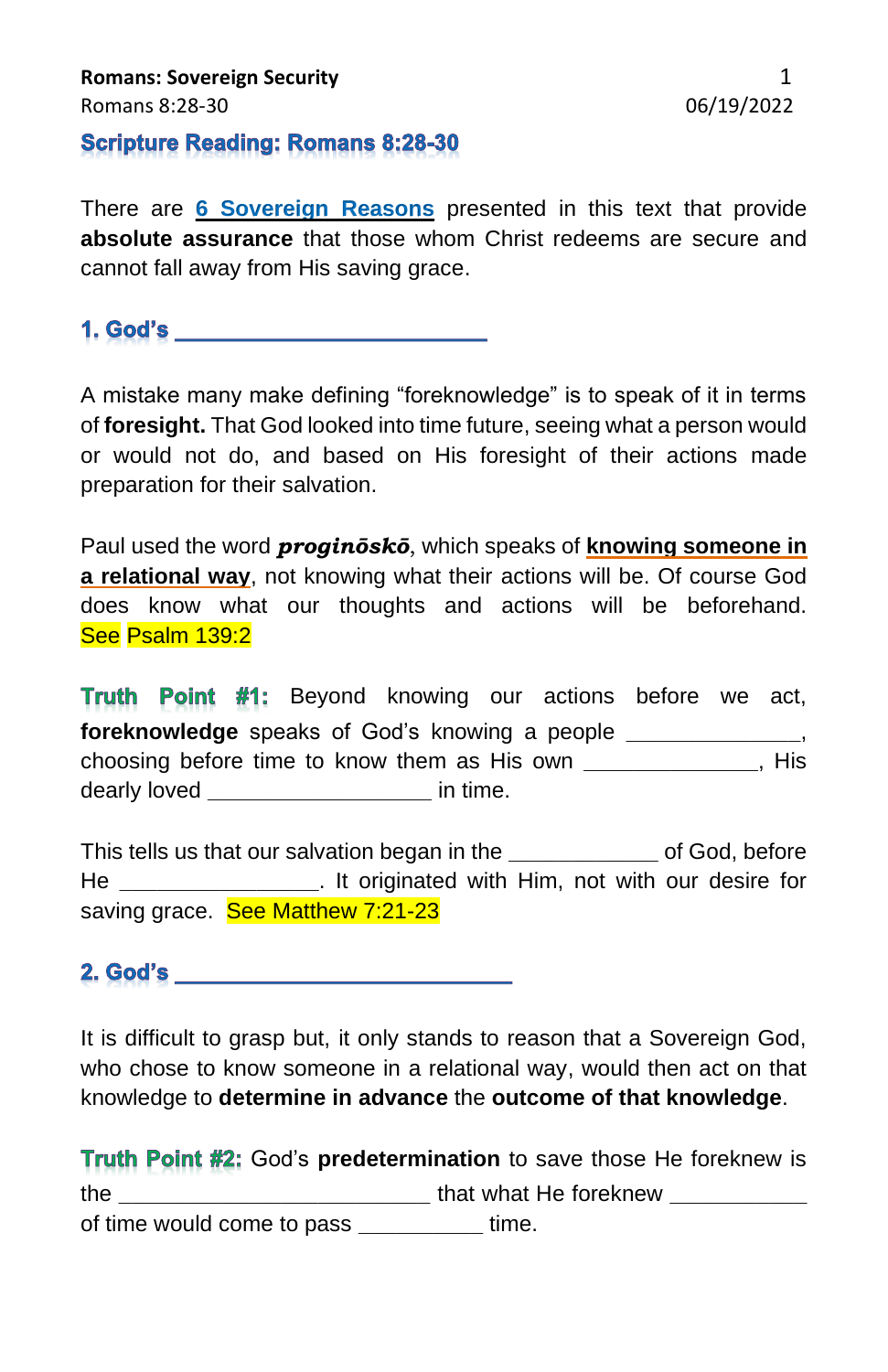**Romans: Sovereign Security** 2

Romans 8:28-30 06/19/2022

Our salvation was not predicated on our desire for it, nor on any foresight of redeeming action in the future on our part, but only on God's Sovereign Determination. See John 1:11-13:

We are finding that God in Christ is the sole Person responsible for the initiation of our salvation, but what about its conclusion? Does God Sovereignly oversee the completion of what He started, or does He Sovereignly set it all in motion and leave us to bring it home?

3. God's Purpose in Saving Sinners - Charles Contains

Knowing God's purpose in salvation answers the question above. When God relationally foreknew His people, He had a specific purpose in mind for them …**conform[ing]** (them) to the **image** of His Son.

If God's purpose in redeeming any person is conformity to the image of Christ Jesus, would He leave that work to an imperfect, faithless lot like ourselves?

Truth Point #3: God does \_\_\_\_\_\_\_\_\_\_\_\_\_\_\_ His purposes to the incapable hands of fallen humanity. He is more than capable of **\_\_\_\_\_\_\_\_\_\_\_\_\_\_\_\_\_\_\_** what He started, and His Word declares He will do just that. See Philippians 1:6

4. God's

**VS30** brings all of God's precreation decrees into the real time of creation …those whom He **predestined (precreation)** He **called**… **(in real time).**  See John 6:44

There are two types of CALLING related to Biblical Salvation: the gospel call and the effectual call.

**Gospel Call:** The proclamation of the gospel to inviting them to repent of sin and place faith in the Lord Jesus. See Mark 16:15; Acts 1:8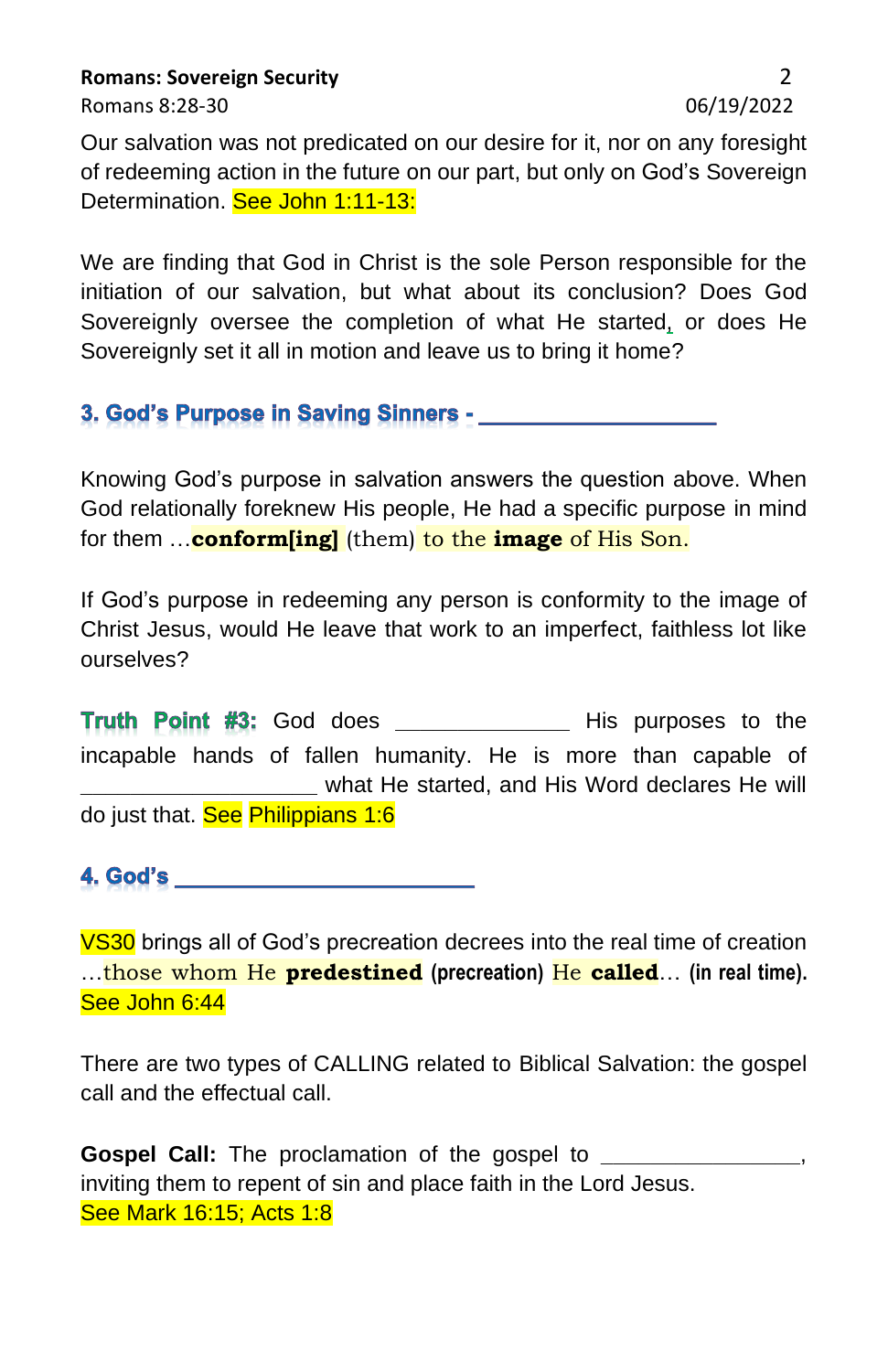| <b>Romans: Sovereign Security</b>                                              |                           |
|--------------------------------------------------------------------------------|---------------------------|
| Romans 8:28-30                                                                 | 06/19/2022                |
| 2. Effectual Call: The                                                         | of the Holy Spirit, using |
| the proclamation of the gospel, providing faith to believe, sparking spiritual |                           |
| life, and empowering the sinner to repent and believe. See John 3:5            |                           |

**Truth Point 4:** While the gospel call is intended for **\_\_\_\_\_\_\_** people. The **effectual call** is accomplished exclusively by the Holy Spirit in the lives of those **\_\_\_\_\_\_\_\_\_\_\_\_\_** and **\_\_\_\_\_\_\_\_\_\_\_\_**. See Romans 8:29-30

**5. God's and the contract of the contract of the contract of the contract of the contract of the contract of th** 

To be JUSTIFIED is to be declared righteous before God.

**Truth Point #5:** Justification is a **onetime** \_\_\_\_\_\_\_\_\_\_\_\_\_\_\_\_\_\_\_\_\_ of God that a redeemed sinner is now **\_\_\_\_\_\_\_\_\_\_** and **\_\_\_\_\_\_\_\_\_\_\_\_\_\_\_\_** in His sight. Justification gives the sinner right standing with God.

**6. God's and a set of the set of the set of the set of the set of the set of the set of the set of the set of the set of the set of the set of the set of the set of the set of the set of the set of the set of the set of t** 

**Definition:** Glorification is the **and act of God** whereby the **\_\_\_\_\_\_\_\_\_\_\_\_ of the salvation** He decreed before time, that Jesus accomplished in time, and The Spirit applies in time, is completed.

The *spirit*, *soul*, and *body* of the redeemed sinner is **\_\_\_\_\_\_\_\_\_\_\_\_** from **all sin** and enjoys the **full \_\_\_\_\_\_\_\_\_\_\_\_\_\_\_\_\_\_\_\_\_** unto the image of Christ Jesus. See 1 John 3:2

Truth Point 6: The ultimate end of the redeemed in Christ is \_\_\_\_\_\_\_\_\_\_ than Heaven. God's purpose for His redeemed is to be **\_\_\_\_\_\_\_\_\_\_\_\_\_\_\_** to the image of Jesus, His Son.

## **What Does It All Mean?**

**Truth Point #7:** The salvation that God offers to sinners through Jesus Christ is **Sovereignly Secure** because from start to finish it is **\_\_\_\_\_\_\_\_\_**, resting solely on His Sovereign **\_\_\_\_\_\_\_\_\_** and **\_\_\_\_\_\_\_** to see it through.